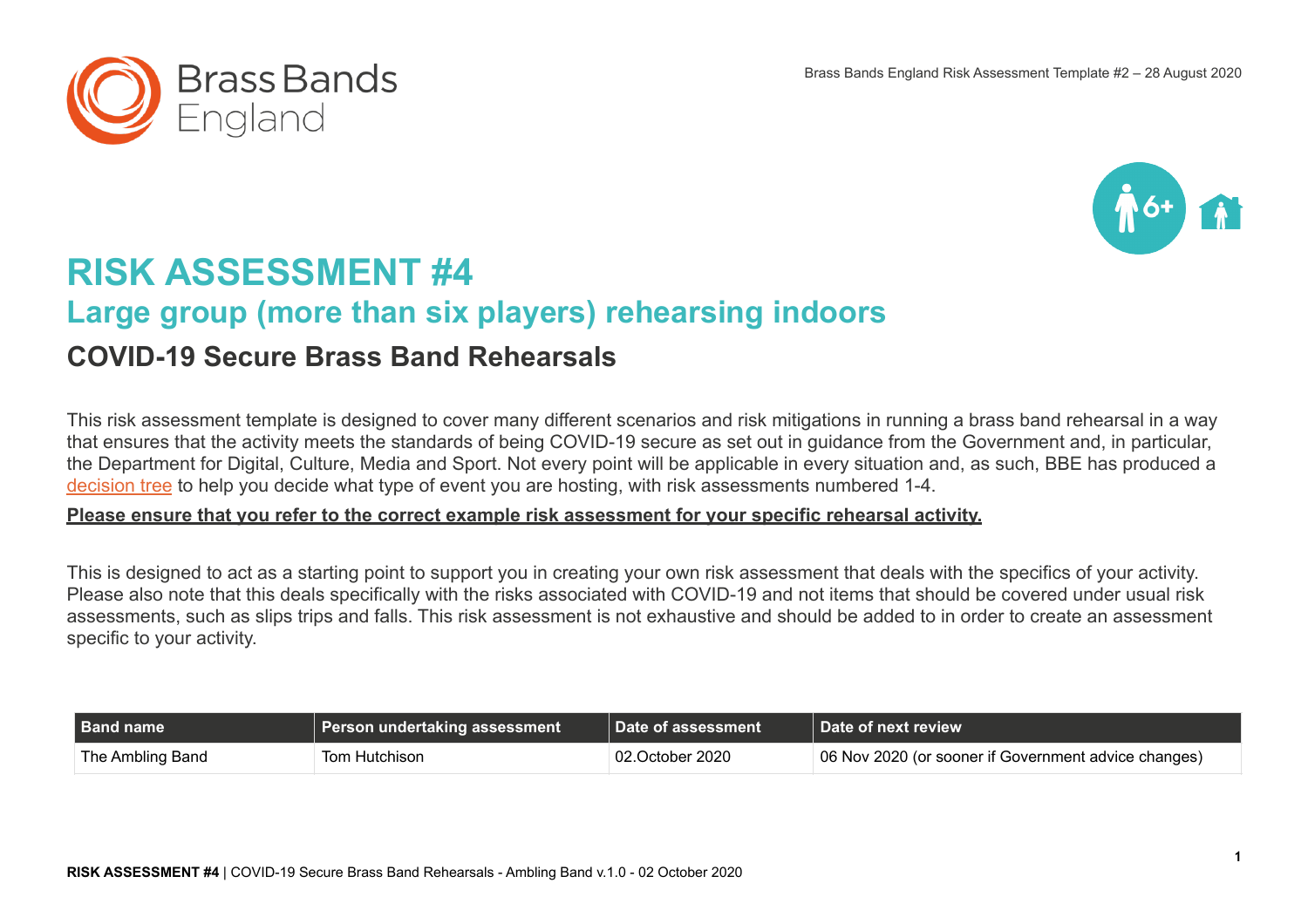

## **Scope of activity, location and time**

| The key principles underpinning<br>this risk assessment are:                                                                                                                                | Date/time<br>of rehearsal               | Type of rehearsal<br>(select all that apply)                                                                                                                        | How many in<br>attendance?  |  |  |
|---------------------------------------------------------------------------------------------------------------------------------------------------------------------------------------------|-----------------------------------------|---------------------------------------------------------------------------------------------------------------------------------------------------------------------|-----------------------------|--|--|
| To take all reasonable measures based on the latest advice and<br>guidance to limit the risk of infection and transmission of Coronavirus<br>for all members of the band in rehearsals.     | 20.00 Every Wednesday                   | <b>Full Band</b>                                                                                                                                                    | up to 20 players: Full Band |  |  |
| To fulfil the expectations around the resumption of playing activities,<br>delivering face-to-face rehearsals ensuring that the rehearsal takes<br>place under COVID-19 secure regulations. | <b>Location</b>                         | Who is completing this risk assessment?<br>(please refer to the <b>BBE</b> decision tree guide to ensure<br>understanding of allowed activity for differing bodies) |                             |  |  |
| If a band member has had a positive COVID-19 test within the<br>last 2 weeks, or if the band member has experienced any of the<br>following symptoms within the last week:                  | <b>Cotham Gardens Primary</b><br>School | Organisation without own venue<br>The Ambling Band                                                                                                                  |                             |  |  |
| • A temperature above $37.8^{\circ}$ C                                                                                                                                                      | 18 Cotham Grove                         |                                                                                                                                                                     |                             |  |  |
| • A dry persistent cough that has developed during the week                                                                                                                                 | <b>Bristol</b>                          |                                                                                                                                                                     |                             |  |  |
| A loss of taste or smell (anosmia)                                                                                                                                                          | BS6 6AL                                 |                                                                                                                                                                     |                             |  |  |
| Or if any member of your household has presented any of the above<br>symptoms within the last 2 weeks:                                                                                      |                                         |                                                                                                                                                                     |                             |  |  |
| They must not attend band and should seek medical advice either<br>by contacting their GP or calling 111 to seek advice.                                                                    |                                         |                                                                                                                                                                     |                             |  |  |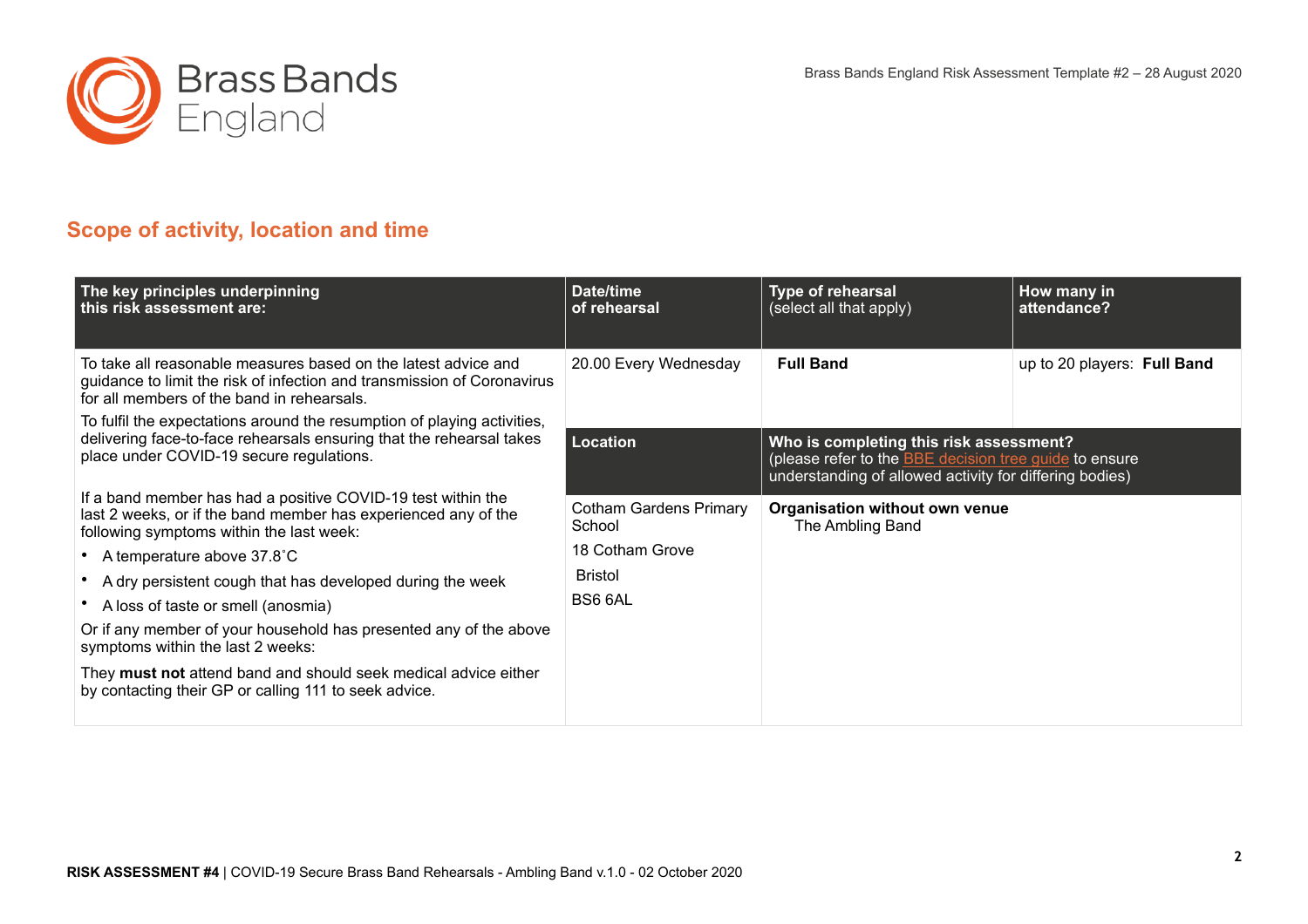Brass Bands England Risk Assessment Template #2 – 28 August 2020



### **Associated guidance**

**Government guidance:**  DCMS Performing Arts guidance [https://www.gov.uk/guidance/working-safely-during-coronavirus-covid-19/performing-arts#arts-4-1](https://www.gov.uk/guidance/working-safely-during-coronavirus-covid-19/performing-arts%23arts-4-1) Meeting people from outside your household

<https://www.gov.uk/guidance/meeting-people-from-outside-your-household-from-4-july>

#### **Brass Bands England guidance:**

<https://www.bbe.org.uk/what-we-do/covid-19-advice-guidance-and-resources>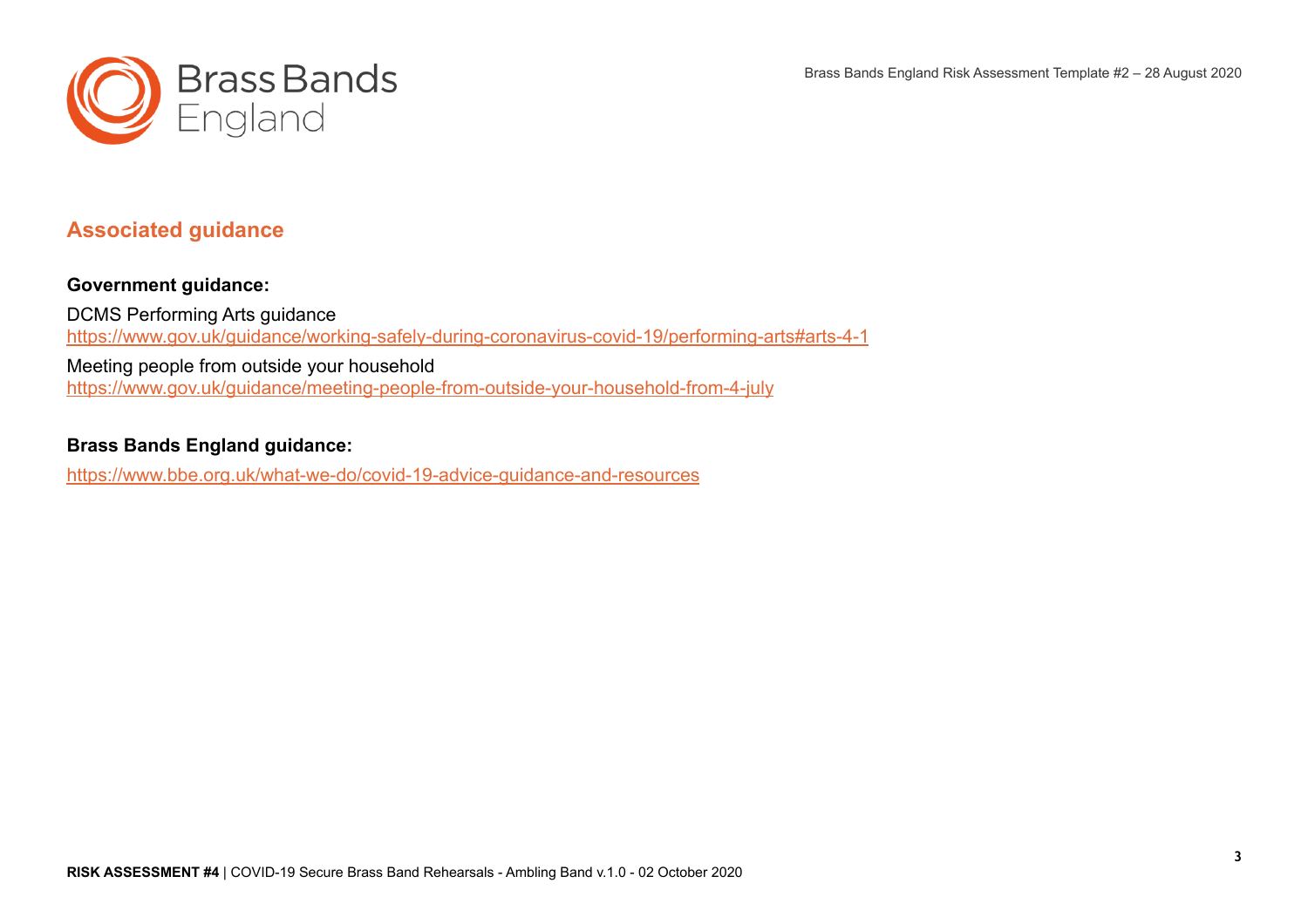| What are the hazards?                             | Who is at risk and how<br>would they be harmed?<br>(e.g. members, public,<br>contractors - transmission<br>of virus etc.) | What is currently done to<br>reduce/control the risk?                                                                                                                                                                                                                                                                                                                                                                                                             | <b>Risk</b><br>level<br>(High,<br>Medium,<br>Low) | What more can be done<br>to reduce any risk? | <b>Action by</b><br>whom and<br>by when? |
|---------------------------------------------------|---------------------------------------------------------------------------------------------------------------------------|-------------------------------------------------------------------------------------------------------------------------------------------------------------------------------------------------------------------------------------------------------------------------------------------------------------------------------------------------------------------------------------------------------------------------------------------------------------------|---------------------------------------------------|----------------------------------------------|------------------------------------------|
| PLANNING AND PREPARATION OF THE REHEARSAL SPACE   |                                                                                                                           |                                                                                                                                                                                                                                                                                                                                                                                                                                                                   |                                                   |                                              |                                          |
| <b>Attendees bring COVID-19</b><br>into the venue | All in attendance -<br>transmission of virus                                                                              | Attendees asked to not attend if they have any<br>likelihood of having the disease.                                                                                                                                                                                                                                                                                                                                                                               | H                                                 |                                              |                                          |
|                                                   |                                                                                                                           | If a band member has had a positive COVID-19<br>test within the last 2 weeks, or if the band<br>member has experienced any of the following<br>symptoms within the last week:                                                                                                                                                                                                                                                                                     |                                                   |                                              |                                          |
|                                                   |                                                                                                                           | A temperature above 37.8°C                                                                                                                                                                                                                                                                                                                                                                                                                                        |                                                   |                                              |                                          |
|                                                   |                                                                                                                           | A dry persistent cough that has developed<br>during the week                                                                                                                                                                                                                                                                                                                                                                                                      |                                                   |                                              |                                          |
|                                                   |                                                                                                                           | A loss of taste or smell (anosmia)<br>$\bullet$                                                                                                                                                                                                                                                                                                                                                                                                                   |                                                   |                                              |                                          |
|                                                   |                                                                                                                           | Or if any member of your household has<br>presented any of the above symptoms within<br>the last 2 weeks:                                                                                                                                                                                                                                                                                                                                                         |                                                   |                                              |                                          |
|                                                   |                                                                                                                           | They must not attend band and should seek<br>medical advice either by contacting their GP<br>or calling 111 to seek advice.                                                                                                                                                                                                                                                                                                                                       |                                                   |                                              |                                          |
|                                                   |                                                                                                                           | If a member of the band becomes unwell<br>during rehearsal, they should leave the<br>rehearsal area immediately and wait outdoors<br>for transport or make their own way home and<br>seek a test for COVID-19.                                                                                                                                                                                                                                                    |                                                   |                                              |                                          |
|                                                   |                                                                                                                           | If a member of the band displays an elevated<br>temperature or other COVID-19 symptoms<br>following a rehearsal, they should contact the<br>Chair and seek medical advice as described<br>above. Details of those in attendance of<br>rehearsal should be communicated when<br>required to track and trace and their advice<br>on isolation requirements followed.<br>Members can access NHS 111 online which<br>is an online interactive and personal checklist: |                                                   |                                              |                                          |
|                                                   |                                                                                                                           | https://111.nhs.uk/covid-19                                                                                                                                                                                                                                                                                                                                                                                                                                       |                                                   |                                              |                                          |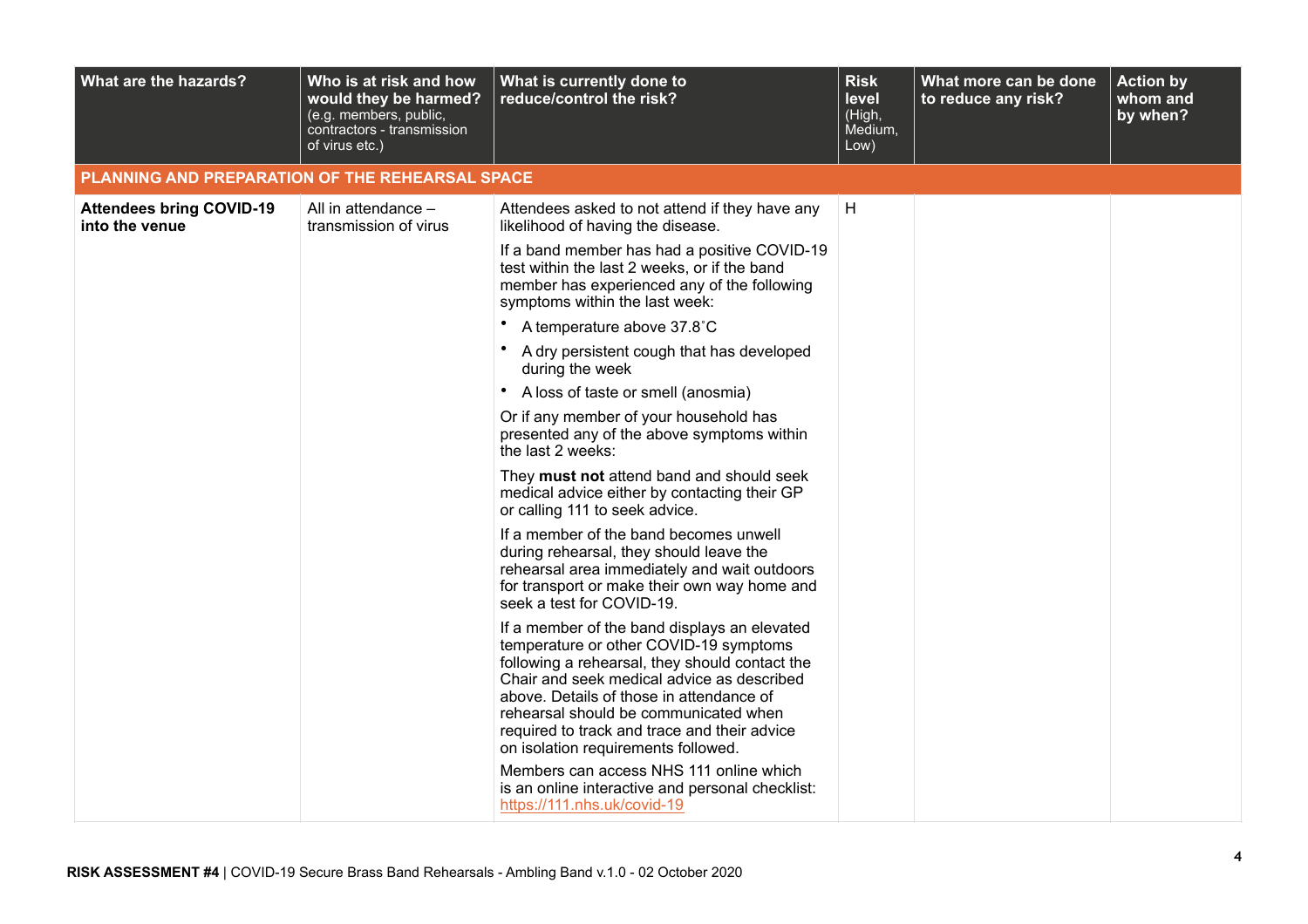| What are the hazards?                                                       | Who is at risk and how<br>would they be harmed?<br>(e.g. members, public,<br>contractors - transmission<br>of virus etc.)      | What is currently done to<br>reduce/control the risk?                                                                                                                         | <b>Risk</b><br>level<br>(High,<br>Medium,<br>Low) | What more can be done<br>to reduce any risk?                                                                                                                                                                     | <b>Action by</b><br>whom and<br>by when?                                                                       |
|-----------------------------------------------------------------------------|--------------------------------------------------------------------------------------------------------------------------------|-------------------------------------------------------------------------------------------------------------------------------------------------------------------------------|---------------------------------------------------|------------------------------------------------------------------------------------------------------------------------------------------------------------------------------------------------------------------|----------------------------------------------------------------------------------------------------------------|
| <b>Attendees bring COVID-19</b><br>into the venue                           | All in attendance -<br>transmission of virus                                                                                   | Attendees asked to confirm on arrival whether<br>or not they have COVID-19 symptoms or have<br>been in contact with someone with COVID-19<br>symptoms in the past seven days. | H                                                 |                                                                                                                                                                                                                  |                                                                                                                |
| <b>Risks to more</b><br>vulnerable members                                  | Those with weakened<br>immune systems or<br>health risks or caring for<br>those with increased risk<br>- transmission of virus | Make members aware that attendance is not<br>compulsory to prevent inadvertently pressuring<br>members who, for their own reasons, would be<br>best not attending.            | M/H                                               | Zoom transmission of<br>rehearsal for those unable<br>to attend                                                                                                                                                  | mobile phone of<br>rehearsal<br>attender                                                                       |
| <b>Close proximity</b>                                                      | All in attendance -<br>transmission of virus                                                                                   | Rehearsal space is checked to ensure that 2m<br>social distancing can be maintained.                                                                                          | M                                                 | Carry out an inspection<br>of spaces to be used in<br>advance to confirm these<br>are possible.<br>Measure rehearsal spaces<br>to establish maximum<br>capacity which can<br>accommodate 2m social<br>distancing | Hall measured at<br>10 m by 15m<br>By James Richie<br>sept 2020<br>(capacity 20 in<br>grid with 2m<br>spacing) |
| Playing facing each towards<br>other members increases<br>transmission risk | All in attendance -<br>transmission of virus                                                                                   | Use side-to-side positioning (rather than face-<br>to-face) whenever possible.                                                                                                | L                                                 |                                                                                                                                                                                                                  |                                                                                                                |
| <b>Transmission of</b><br><b>COVID-19 as aerosols</b><br>in enclosed spaces | All in attendance -<br>transmission of virus                                                                                   | Where possible, rehearsals will be held in<br>outdoor spaces.                                                                                                                 | M                                                 |                                                                                                                                                                                                                  |                                                                                                                |
| <b>Close proximity for longer</b><br>than necessary                         | Individual operating sign-<br>in - transmission of virus                                                                       | An expected attendance list is created in<br>advance of rehearsal.                                                                                                            | L                                                 | Sign up for rehearsals and<br>keep list                                                                                                                                                                          | covid officer                                                                                                  |
| <b>Close proximity for longer</b><br>than necessary                         | Individual operating sign-<br>in - transmission of virus                                                                       | Group membership and contact details<br>collected in advance for contact tracing<br>so not collected in person to limit contact<br>from interactions.                         | L                                                 | Band contact details all<br>know on website and<br>social media                                                                                                                                                  |                                                                                                                |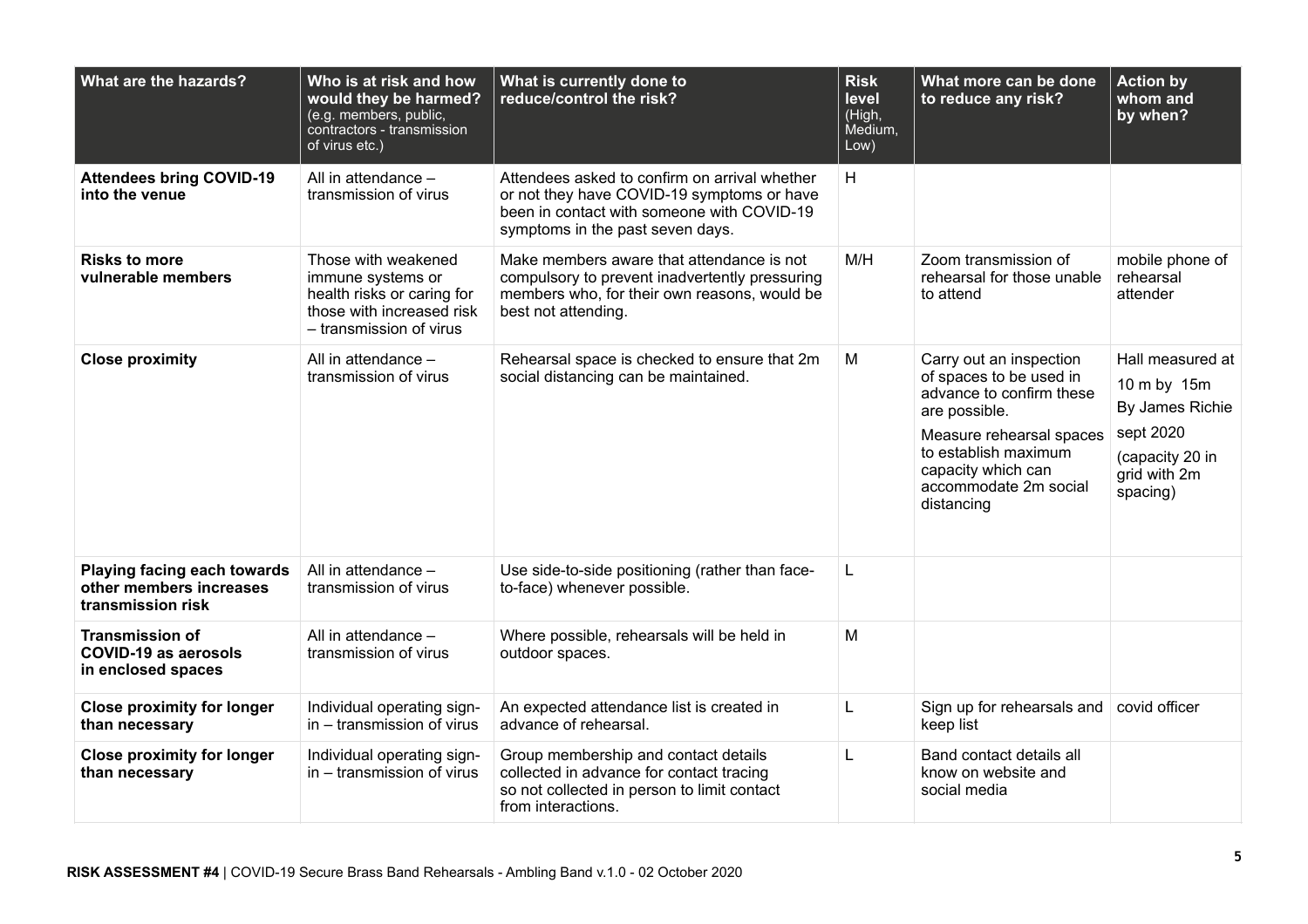| What are the hazards?                                                       | Who is at risk and how<br>would they be harmed?<br>(e.g. members, public,<br>contractors - transmission<br>of virus etc.) | What is currently done to<br>reduce/control the risk?                                                                                                                                                                                                    | <b>Risk</b><br>level<br>(High,<br>Medium,<br>Low) | What more can be done<br>to reduce any risk?                                                                                                                                                                                                                                              | <b>Action by</b><br>whom and<br>by when? |
|-----------------------------------------------------------------------------|---------------------------------------------------------------------------------------------------------------------------|----------------------------------------------------------------------------------------------------------------------------------------------------------------------------------------------------------------------------------------------------------|---------------------------------------------------|-------------------------------------------------------------------------------------------------------------------------------------------------------------------------------------------------------------------------------------------------------------------------------------------|------------------------------------------|
| <b>Transmission of COVID-19</b><br>via contact with surfaces                | Persons tidying up -<br>transmission of virus                                                                             | In addition to their instrument, all band<br>members bring their own stand, a cloth<br>(or similar) into which they can absorb<br>the water (condensate) from their own<br>instrument and a suitable waterproof bag<br>into which the cloth may be kept. | L                                                 | Checklist sent to all<br>members in advance:<br>Instrument (we<br>recommend regular<br>cleaning, once every<br>2 weeks minimum)<br>Stand<br>$\bullet$<br>Cloth (and<br>waterproof bag)<br>$\bullet$<br>Hand sanitiser<br>Face covering<br><b>Bell coverings</b><br>(if inside)<br>• Music | Covid officer                            |
| <b>Transmission of</b><br><b>COVID-19 as aerosols</b><br>in enclosed spaces | All in attendance -<br>transmission of virus                                                                              | Ask all attendees to wear face coverings<br>(unless medically exempt) whenever possible.                                                                                                                                                                 | M                                                 |                                                                                                                                                                                                                                                                                           |                                          |
| <b>Transmission of COVID-19</b><br>via contact with surfaces                | All in attendance -<br>transmission of virus                                                                              | All chairs to be set out in advance of members<br>arriving, ensuring 2m social distancing, avoiding<br>players facing each other.                                                                                                                        | L                                                 | rehearse standing. no<br>chairs used                                                                                                                                                                                                                                                      | all                                      |
| <b>Transmission of COVID-19</b><br>via contact with surfaces                | All in attendance -<br>transmission of virus                                                                              | Chairs to be wiped with anti-bacterial wipes<br>prior to members arriving and at the end of<br>rehearsal when packing away by designated<br>members.                                                                                                     | L.                                                | Bring own music stands                                                                                                                                                                                                                                                                    | all                                      |
| <b>Transmission of COVID-19</b><br>via contact with surfaces                | All in attendance -<br>transmission of virus                                                                              | Use easily cleanable chairs (i.e. not fabric) to<br>reduce risk.                                                                                                                                                                                         | L                                                 | no Chairs                                                                                                                                                                                                                                                                                 |                                          |
| <b>Transmission of COVID-19</b><br>via contact with surfaces                | All in attendance -<br>transmission of virus                                                                              | No sheet music to be handed out to players<br>in rehearsal; digital copies should be sent<br>in advance and can be printed at home<br>(in accordance with copyright legislation) or<br>viewed on a tablet/electronic device.                             | L                                                 | Players bring own music<br>All music is on the web<br>site. Consider playing<br>from<br>iPad if availlable                                                                                                                                                                                | all                                      |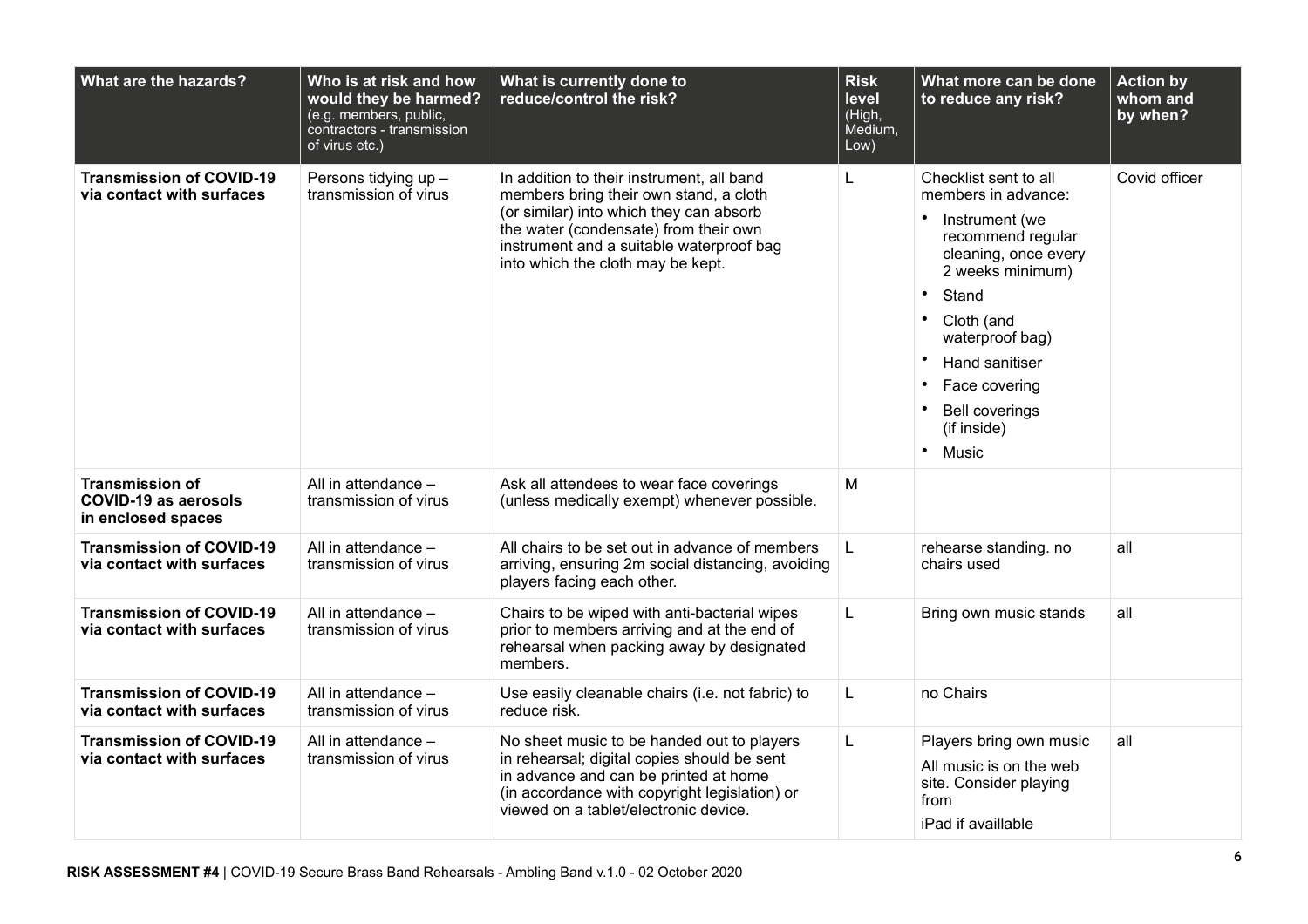| What are the hazards?                                                                                                          | Who is at risk and how<br>would they be harmed?<br>(e.g. members, public,<br>contractors - transmission<br>of virus etc.) | What is currently done to<br>reduce/control the risk?                                                                                                                                                                                                                       | <b>Risk</b><br>level<br>(High,<br>Medium,<br>Low) | What more can be done<br>to reduce any risk? | <b>Action by</b><br>whom and<br>by when? |
|--------------------------------------------------------------------------------------------------------------------------------|---------------------------------------------------------------------------------------------------------------------------|-----------------------------------------------------------------------------------------------------------------------------------------------------------------------------------------------------------------------------------------------------------------------------|---------------------------------------------------|----------------------------------------------|------------------------------------------|
| <b>Transmission of</b><br><b>COVID-19 as aerosols</b><br>in enclosed spaces<br>which increases with<br>time in enclosed spaces | All in attendance -<br>transmission of virus                                                                              | Taking steps to improve ventilation and,<br>whenever possible, through the use of<br>mechanical systems and opening windows<br>and doors.                                                                                                                                   | M                                                 |                                              |                                          |
| <b>Transmission of</b><br><b>COVID-19 as aerosols</b><br>in enclosed spaces                                                    | All in attendance -<br>transmission of virus                                                                              | Preparations should be made so that<br>performers attend rehearsals only when<br>required for their part.                                                                                                                                                                   | L                                                 |                                              |                                          |
| <b>ARRIVAL OF MEMBERS AT VENUE</b>                                                                                             |                                                                                                                           |                                                                                                                                                                                                                                                                             |                                                   |                                              |                                          |
| <b>Transmission between</b><br>members through close<br>proximity and congregating<br>before arrival                           | All in attendance -<br>transmission of virus                                                                              | Members should arrive separately and,<br>after signing in, move directly to their<br>designated seats to maintain spacing<br>throughout the time in the venue, avoiding<br>congregating at the entrance.<br><b>SIGNING IN REGISTER TO BE RETAINED</b><br><b>FOR 28 DAYS</b> | L/M                                               | Sign in on line prior to the<br>Rehearsal    |                                          |
| <b>Transmission between</b><br>members through close<br>proximity and congregating<br>before arrival                           | All in attendance -<br>transmission of virus                                                                              | Cars to parked in such way to maintain<br>social distancing when arriving and<br>leaving, and to minimise inconvenience to<br>neighbouring properties.                                                                                                                      | L/M                                               |                                              |                                          |
| <b>Transmission on surfaces</b><br>between members                                                                             | All in attendance -<br>transmission of virus                                                                              | Before arriving at the venue, members should<br>sanitise their hands before entering. Further<br>supplies of hand sanitiser should be made<br>available at the venue. Members reminded to<br>carry hand sanitiser in their instrument cases.                                | L                                                 |                                              |                                          |
| <b>Transmission in aerosols</b><br>between members                                                                             | All in attendance -<br>transmission of virus                                                                              | Face coverings must be worn upon arrival at<br>the venue and should only be removed when<br>playing.                                                                                                                                                                        | L                                                 |                                              |                                          |
| <b>Members forget about safety</b><br>measures over time,<br>allowing transmission                                             | All in attendance -<br>transmission of virus                                                                              | A short safety briefing, reminding players of<br>protocols and procedures, will be undertaken<br>regularly.                                                                                                                                                                 | L                                                 |                                              |                                          |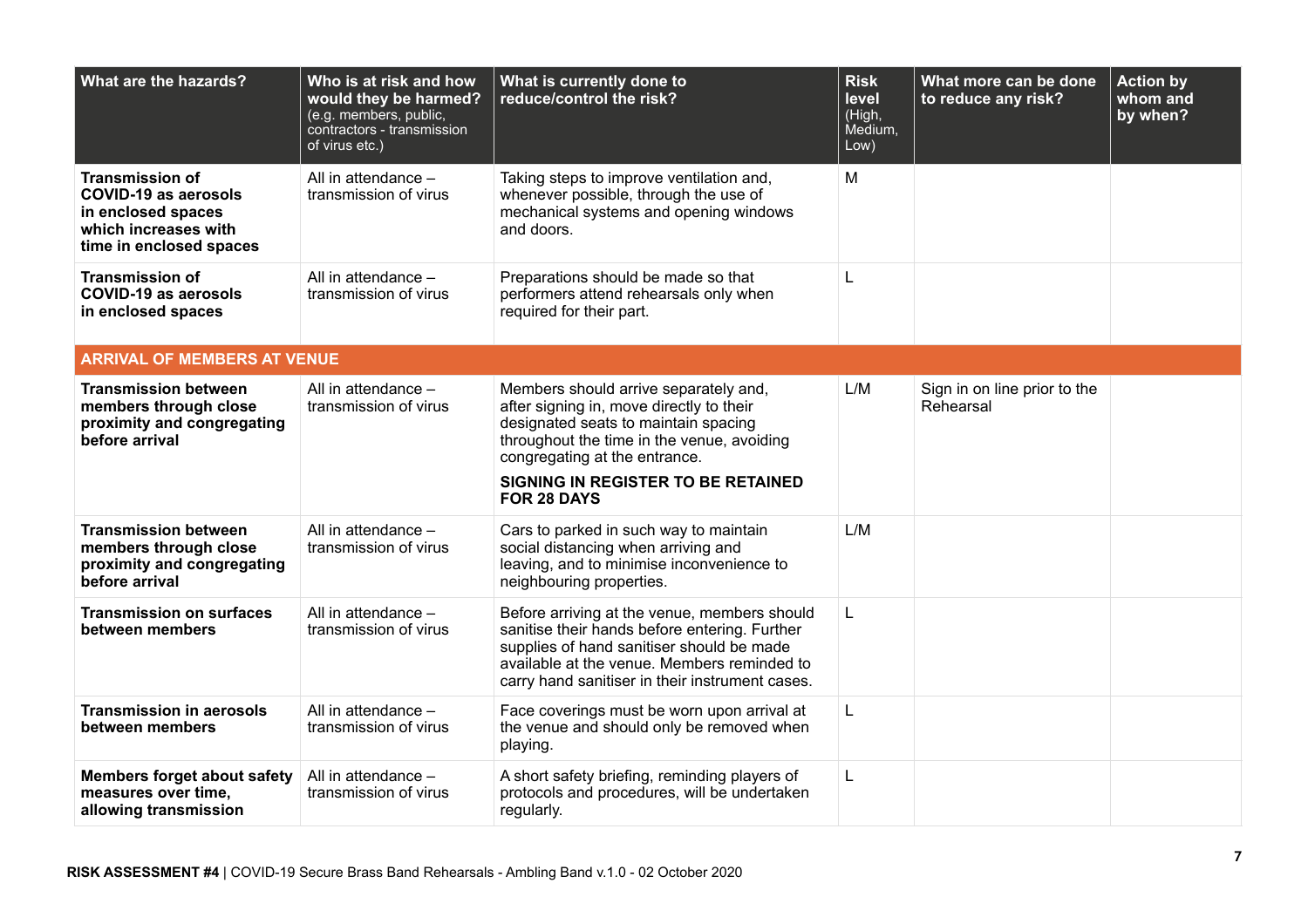| What are the hazards?                                                                  | Who is at risk and how<br>would they be harmed?<br>(e.g. members, public,<br>contractors - transmission<br>of virus etc.) | What is currently done to<br>reduce/control the risk?                                                                                                                                                     | <b>Risk</b><br>level<br>(High,<br>Medium,<br>Low) | What more can be done<br>to reduce any risk? | <b>Action by</b><br>whom and<br>by when? |
|----------------------------------------------------------------------------------------|---------------------------------------------------------------------------------------------------------------------------|-----------------------------------------------------------------------------------------------------------------------------------------------------------------------------------------------------------|---------------------------------------------------|----------------------------------------------|------------------------------------------|
| <b>Members forget about safety</b><br>measures over time,<br>allowing transmission     | All in attendance -<br>transmission of virus                                                                              | Reminders also to be given around hand<br>washing and good respiratory hygiene ('catch it,<br>bin it, kill it!').                                                                                         | L                                                 |                                              |                                          |
| <b>Transmission from surfaces</b><br>/other band members                               | All in attendance -<br>transmission of virus                                                                              | Limit the duration of social interaction before,<br>during and after rehearsals.                                                                                                                          | M                                                 | Extra wipes / hand<br>sanitiser available    |                                          |
| <b>Transmission via droplets</b><br>due to insufficient spacing                        | All in attendance -<br>transmission of virus                                                                              | Floor markings for 2m social distancing<br>should be used throughout the venue in all<br>spaces in which members might congregate,<br>such as entrances waiting to sign in and the<br>location of chairs. | L                                                 |                                              |                                          |
| <b>USING TOILETS AT THE VENUE</b>                                                      |                                                                                                                           |                                                                                                                                                                                                           |                                                   |                                              |                                          |
| <b>Transmission via surfaces</b><br>and aerosols through using<br>and flushing toilets | All in attendance -<br>transmission of virus                                                                              | Band members should ensure 2m social<br>distancing is maintained and that face coverings<br>are worn when moving to use<br>toilet facilities.                                                             | M                                                 |                                              |                                          |
| <b>Transmission via surfaces</b><br>and aerosols through using<br>and flushing toilets | All in attendance -<br>transmission of virus                                                                              | Limit access to maintain 2m distancing<br>and/or flow.                                                                                                                                                    | M                                                 |                                              |                                          |
| <b>Transmission via surfaces</b><br>and aerosols through using<br>and flushing toilets | All in attendance -<br>transmission of virus                                                                              | Toilets should be operated on a one in, one out<br>policy to avoid risks from transmission in small<br>enclosed spaces.                                                                                   | M                                                 |                                              |                                          |
| <b>Touching surfaces after</b><br>using the toilet leading to<br>transmission          | All in attendance -<br>transmission of virus                                                                              | Band members should ensure thorough hand<br>washing/use of hand sanitiser when touching<br>surfaces (e.g. toilets, sinks, door handles).                                                                  | M                                                 |                                              |                                          |
| <b>Touching surfaces after</b><br>using the toilet leading to<br>transmission          | All in attendance -<br>transmission of virus                                                                              | Soap and disposable towels should be made<br>available.                                                                                                                                                   | L                                                 |                                              |                                          |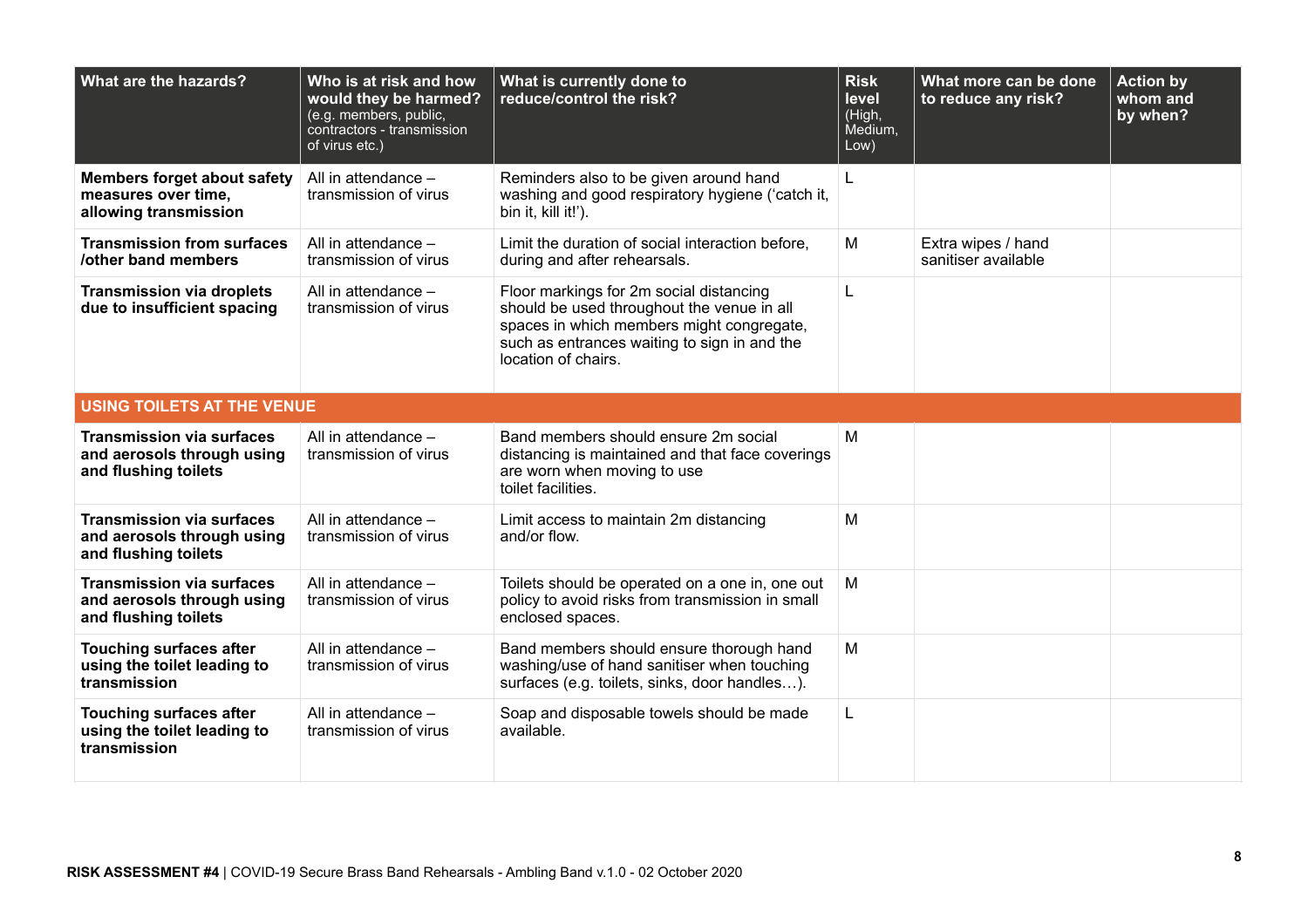| What are the hazards?                                                                                                      | Who is at risk and how<br>would they be harmed?<br>(e.g. members, public,<br>contractors - transmission<br>of virus etc.) | What is currently done to<br>reduce/control the risk?                                                                                                                                                                                                                                                                  | <b>Risk</b><br>level<br>(High,<br>Medium,<br>Low) | What more can be done<br>to reduce any risk?                                                        | <b>Action by</b><br>whom and<br>by when? |
|----------------------------------------------------------------------------------------------------------------------------|---------------------------------------------------------------------------------------------------------------------------|------------------------------------------------------------------------------------------------------------------------------------------------------------------------------------------------------------------------------------------------------------------------------------------------------------------------|---------------------------------------------------|-----------------------------------------------------------------------------------------------------|------------------------------------------|
| <b>Touching surfaces after</b><br>using the toilet leading to<br>transmission                                              | All in attendance -<br>transmission of virus                                                                              | Hand sanitiser should be made available.                                                                                                                                                                                                                                                                               | L                                                 |                                                                                                     |                                          |
| <b>Transmission via surfaces</b><br>and aerosols through using<br>and flushing toilets                                     | All in attendance -<br>transmission of virus                                                                              | Clean toilets during event / frequent wipe down<br>of surface.                                                                                                                                                                                                                                                         | M                                                 |                                                                                                     |                                          |
| <b>DURING REHEARSAL</b>                                                                                                    |                                                                                                                           |                                                                                                                                                                                                                                                                                                                        |                                                   |                                                                                                     |                                          |
| <b>Transmission through</b><br>aerosols and touching<br>shared surfaces<br>increases with length<br>of time spent together | All in attendance -<br>transmission of virus                                                                              | Limit the duration of social interaction before,<br>during and after rehearsals.                                                                                                                                                                                                                                       | M                                                 |                                                                                                     |                                          |
| <b>Aerosol transmission</b><br>increasing with time through<br>accumulation                                                | All in attendance -<br>transmission of virus                                                                              | Keeping the activity time involved as short as<br>possible.<br>Rehearsal timings with 'ventilation' breaks at<br>least once an hour.                                                                                                                                                                                   | L/M                                               | Door open<br>Ventilation break at 2100                                                              |                                          |
| <b>Transmission on surfaces</b><br>between members                                                                         | All in attendance -<br>transmission of virus                                                                              | Avoiding sharing equipment whenever<br>possible and place name labels on<br>equipment to help identify the designated<br>user, for example, percussionists<br>maintaining their own sticks and mallets.                                                                                                                | L                                                 |                                                                                                     |                                          |
| <b>Transmission through</b><br>aerosols while playing                                                                      | All in attendance -<br>transmission of virus                                                                              | Seating will be laid out so that all players will<br>maintain a lateral distance of 2m. Those with<br>forward-facing instruments (cornets, flugel,<br>trombones) should, where possible, angle away<br>from other players, but they should be no less<br>than 2m from the player into whose back they<br>are pointed./ | M                                                 | Layout controlled by<br>designated person(s)<br>setting out place markers<br>before players arrive. | on the night<br>covid officer            |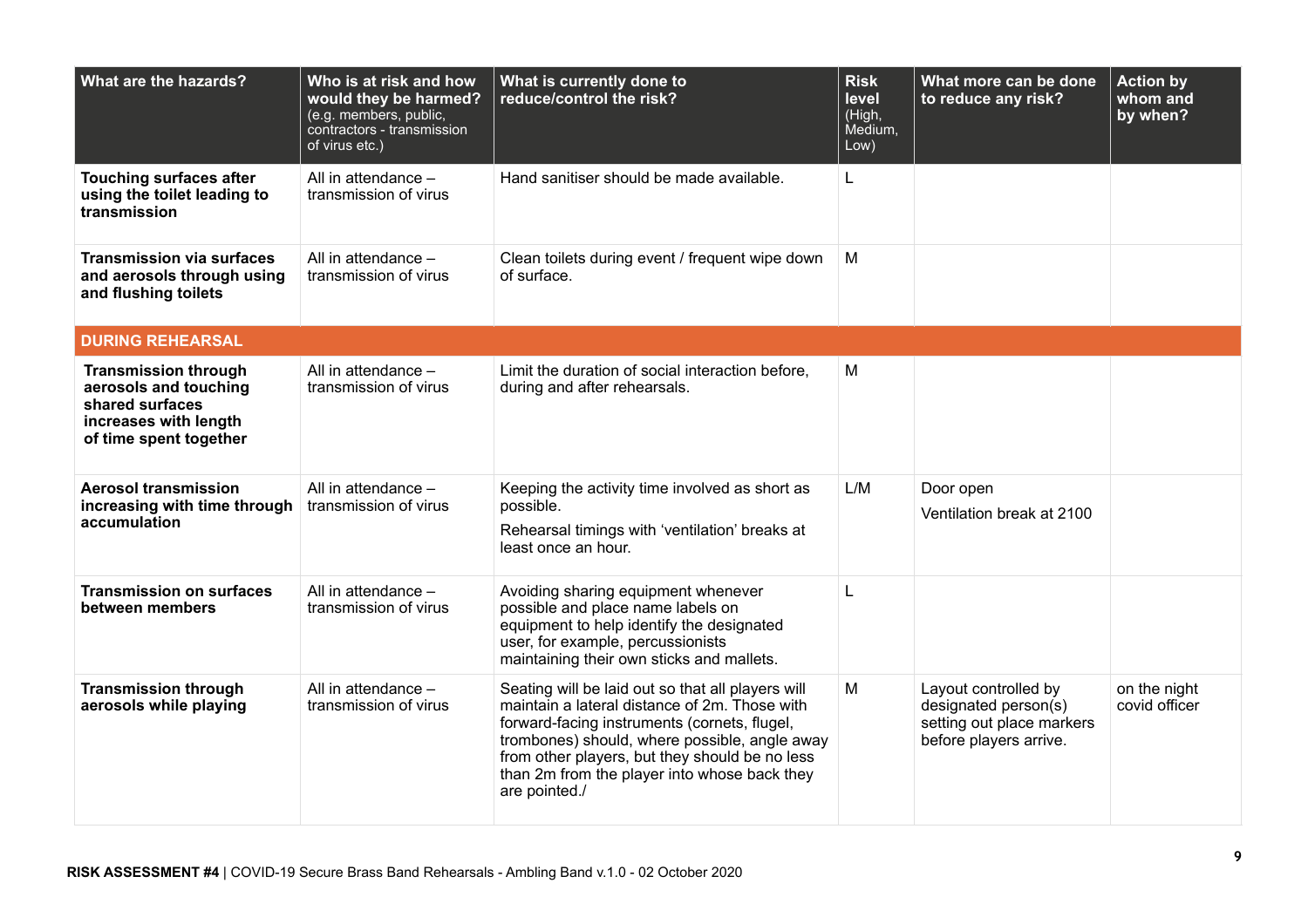| What are the hazards?                                                 | Who is at risk and how<br>would they be harmed?<br>(e.g. members, public,<br>contractors - transmission<br>of virus etc.) | What is currently done to<br>reduce/control the risk?                                                                                                                                                      | <b>Risk</b><br>level<br>(High,<br>Medium,<br>Low) | What more can be done<br>to reduce any risk?   | <b>Action by</b><br>whom and<br>by when? |
|-----------------------------------------------------------------------|---------------------------------------------------------------------------------------------------------------------------|------------------------------------------------------------------------------------------------------------------------------------------------------------------------------------------------------------|---------------------------------------------------|------------------------------------------------|------------------------------------------|
| <b>Transmission through</b><br>aerosols while playing                 | All in attendance -<br>transmission of virus                                                                              | Use side-to-side positioning (rather than face-<br>to-face) whenever possible.                                                                                                                             | L                                                 |                                                |                                          |
| <b>Transmission through</b><br>aerosols while playing                 | All in attendance with<br>particular risk to<br>conductor - transmission<br>of virus                                      | Conductor should wear a face covering<br>(material mask or transparent face guard) while<br>directing the band and maintain 2m distance<br>from players.                                                   | L/M                                               | no conductor                                   |                                          |
| <b>Transmission through</b><br>aerosols while playing                 | All in attendance -<br>transmission of virus                                                                              | Bell coverings should be used in rehearsal to<br>reduce aerosol transmission risk (indoors only).                                                                                                          | L                                                 | bell coverings not<br>applicable to Saxaphones |                                          |
| <b>Transmission through</b><br>aerosols while playing                 | All in attendance -<br>transmission of virus                                                                              | Face masks should be used while not playing.<br><i>i.e in bars rests</i>                                                                                                                                   | L                                                 |                                                |                                          |
| <b>Transmission through</b><br>aerosols and droplets<br>while playing | All in attendance -<br>transmission of virus                                                                              | Any discharge of condensate (water) from<br>the instrument must be made entirely into<br>the cloth that the individual player has<br>brought, then stored in the bag which they<br>use to carry the cloth. | L/M                                               |                                                | all bring cloth to<br>rehearsal          |
| <b>Transmission between</b><br>members on surfaces                    | All in attendance -<br>transmission of virus                                                                              | Don't provide refreshments. Ask participants to<br>bring their own if necessary.                                                                                                                           | L                                                 |                                                |                                          |
| <b>Transmission between</b><br>members on surfaces                    | All in attendance -<br>transmission of virus                                                                              | Avoid sharing plates and utensils with people<br>outside of your household.                                                                                                                                | L                                                 |                                                |                                          |
| <b>PACKING AWAY AFTER REHEARSAL</b>                                   |                                                                                                                           |                                                                                                                                                                                                            |                                                   |                                                |                                          |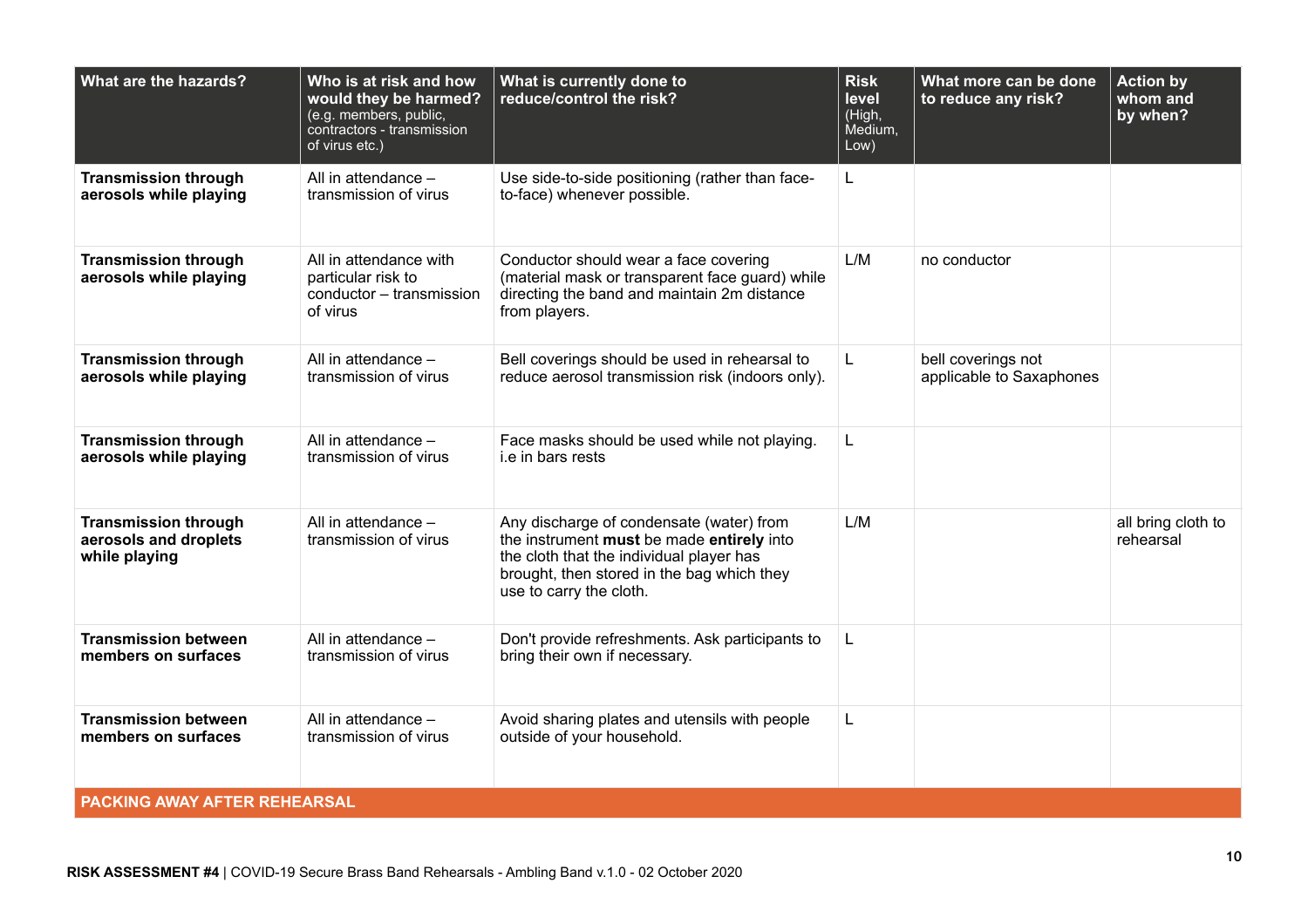| What are the hazards?                                                                                                      | Who is at risk and how<br>would they be harmed?<br>(e.g. members, public,<br>contractors - transmission<br>of virus etc.) | What is currently done to<br>reduce/control the risk?                                                                                                         | <b>Risk</b><br>level<br>(High,<br>Medium,<br>Low) | What more can be done<br>to reduce any risk?                                                                               | <b>Action by</b><br>whom and<br>by when? |
|----------------------------------------------------------------------------------------------------------------------------|---------------------------------------------------------------------------------------------------------------------------|---------------------------------------------------------------------------------------------------------------------------------------------------------------|---------------------------------------------------|----------------------------------------------------------------------------------------------------------------------------|------------------------------------------|
| <b>Transmission if members</b><br>are in close proximity                                                                   | All in attendance -<br>transmission of virus                                                                              | Members should pack their own bags and<br>cases as promptly as possible, respecting<br>social distancing policies.                                            | L.                                                | Reminders given to<br>players to pack away<br>quickly; socialising can<br>take place after everyone<br>has left the venue. |                                          |
| <b>Contamination of equipment</b><br>following rehearsal                                                                   | All in attendance -<br>transmission of virus                                                                              | Designated person(s) should pack away and<br>return chairs once the area is clear of members.                                                                 | L/M                                               | Members advised to<br>bring their own stands<br>to avoid passing<br>around equipment.                                      |                                          |
| <b>Transmission between</b><br>members and other room<br>users on surfaces                                                 | All in attendance -<br>transmission of virus                                                                              | If rehearsing indoors, the floor and other<br>surfaces must be cleaned.                                                                                       | $\mathsf{L}$                                      | School Hall will be<br>cleaned by school staff<br>early in the morning                                                     |                                          |
| <b>Transmission between</b><br>members and other room<br>users on surfaces                                                 | All in attendance -<br>transmission of virus                                                                              | Upon leaving, the final member of the band to<br>leave the room will spray and disinfect door<br>handles and high contact points.                             | L/M                                               |                                                                                                                            | covid officer on<br>the night            |
| <b>AFTER REHEARSAL</b>                                                                                                     |                                                                                                                           |                                                                                                                                                               |                                                   |                                                                                                                            |                                          |
| <b>Transmission through</b><br>aerosols and touching<br>shared surfaces increases<br>with length of time spent<br>together | All in attendance -<br>transmission of virus                                                                              | Limit the duration of social interaction before,<br>during and after rehearsals.                                                                              | M                                                 |                                                                                                                            |                                          |
| <b>Transmission if members</b><br>are in close proximity                                                                   | All in attendance -<br>transmission of virus                                                                              | All members will leave the rehearsal venue<br>separately, all wearing face coverings,<br>observing social distancing and disperse<br>promptly from the venue. | M                                                 |                                                                                                                            |                                          |